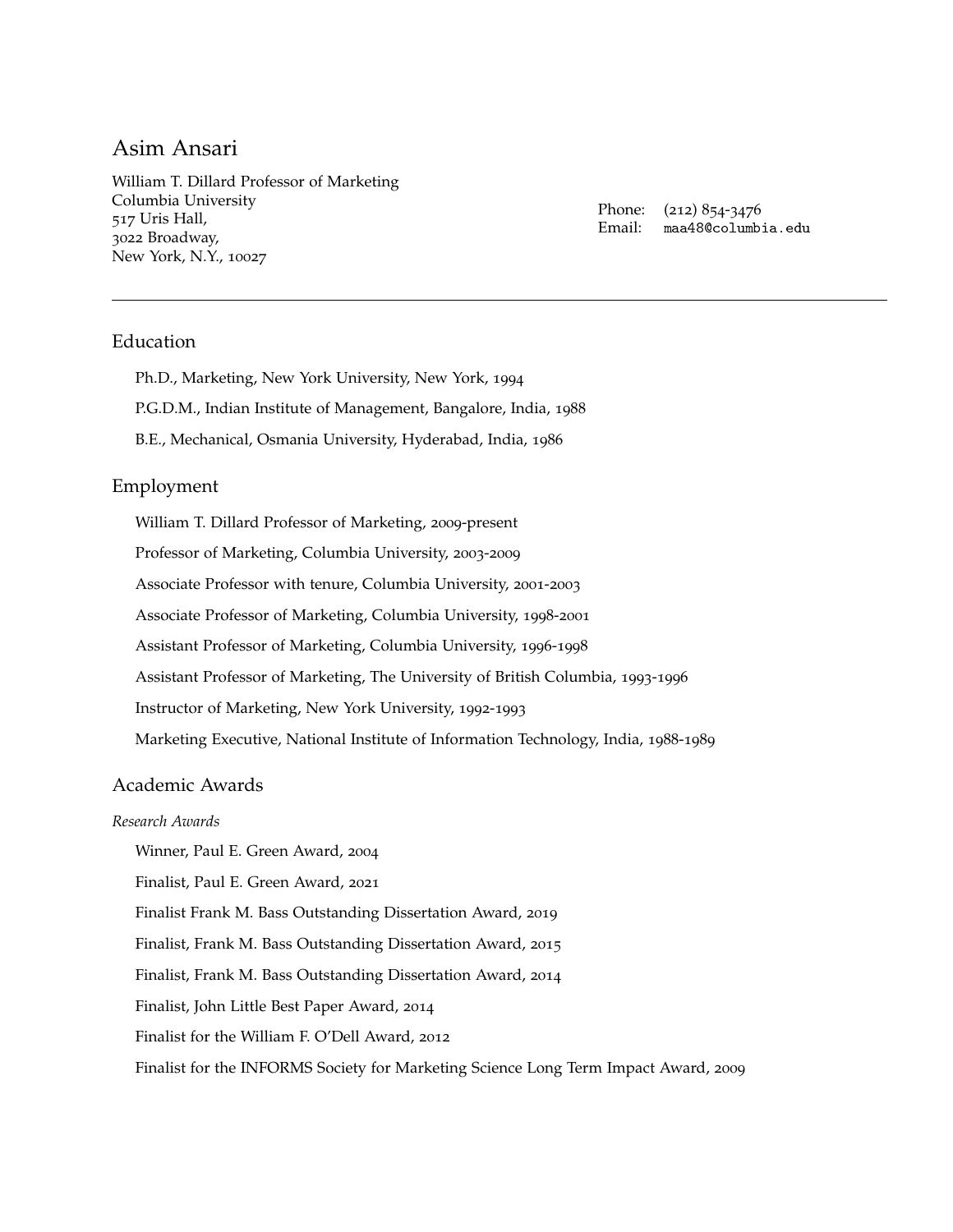Finalist for the Paul E. Green Award, 2008 Finalist for the William F. O'Dell Award, 2007 Finalist for the William F. O'Dell Award, 2005 Finalist for the Paul E. Green Award, 2002 Herman Kroose Award for Outstanding Dissertation, New York University, 1993

#### *Teaching Award*

Dean's Award for Teaching Excellence in the Core, 2009

### Other Honors

Faculty, INFORMS Doctoral Consortium, 2004, 2007, 2008 and 2014 AMA Doctoral Consortium Fellow, 1992 Nichols Fellowship, New York University, 1992-1993 Merit Scholarship, Indian Institute of Management, 1986-1988 Special Merit Scholarship, Government of India, 1982-1986 National Merit Scholarship, Government of India, 1980-1982

### Grants

Google-WPP Research Competition Grant for \$55,000, with Sunil Gupta at Harvard. CAN \$232,469 Research Grant from the Canadian Medical Research Council, 1999 CAN \$60,000 Research Grant from the SSHRC Canada, 1996

### Editorial Activities

#### *Associate Editor*

Management Science, 2009-2014

Quantitative Marketing and Economics, 2003-2014

### *Editorial Board*

Marketing Science, 2008-Present Journal of Marketing Research, 2011-Present Journal of Marketing, 2005-2008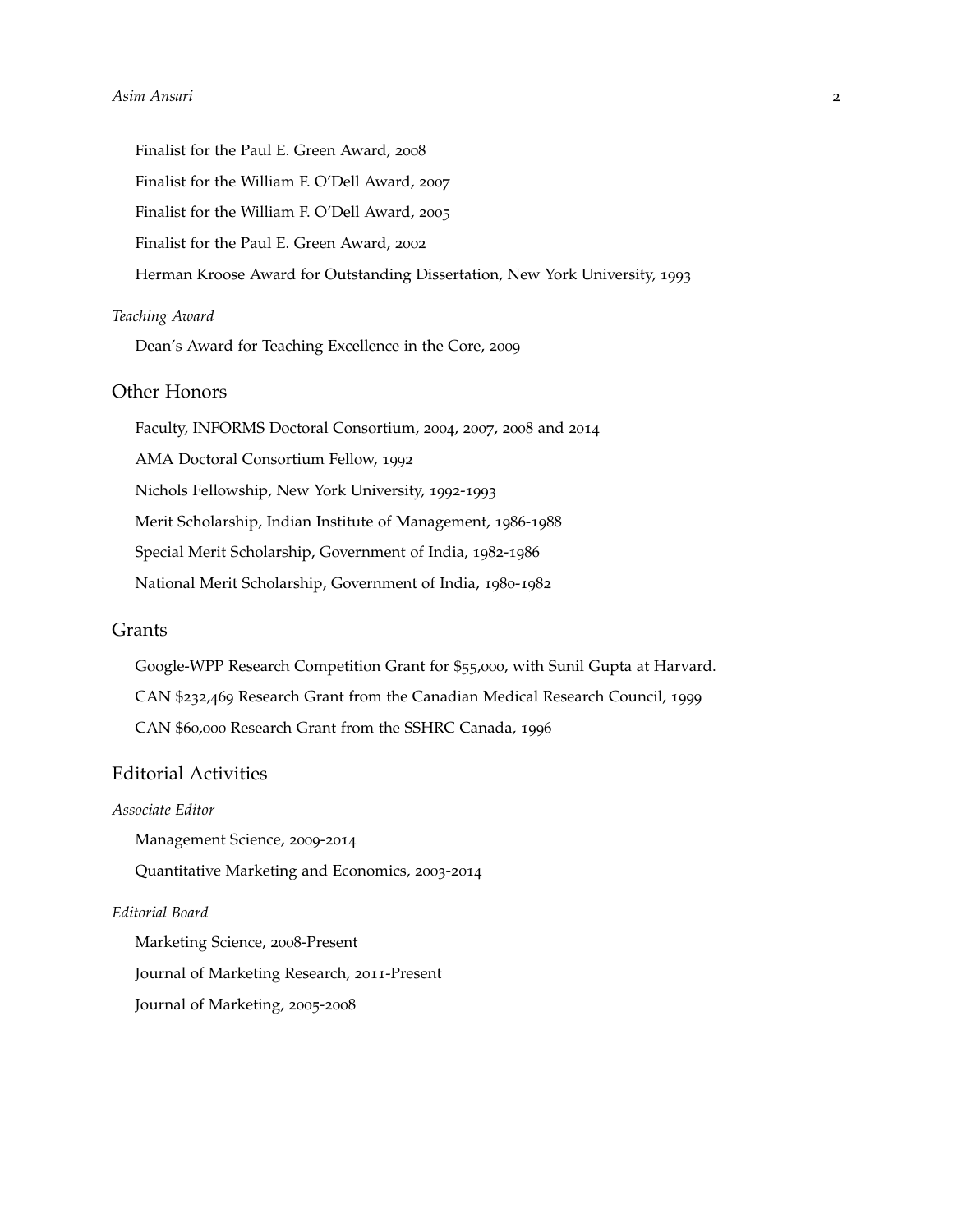#### *Adhoc Reviewer*

Journal of Marketing Research, Management Science, Marketing Science, Journal of Marketing, Marketing Letters, International Journal of Research in Marketing, Journal of Consumer Psychology, Journal of the American Statistical Association, Psychometrika, British Journal of Statistical and Mathematical Psychology, Journal of Business and Economic Statistics, The Journal of Regional Science, The International Journal of Industrial Organization, Decision Support Systems, Managerial and Decision Economics and Economic Journal.

### Publications

- 1. Ryan Dew, Asim Ansari and Olivier Toubia (2021), "Letting Logos Speak: Leveraging Multiview Representational Learning for Data-Driven Design," forthcoming, *Marketing Science.*
- 2. Boughanmi, Khaled and Asim Ansari (2021), "Dynamics of Musical Success: A Bayesian Nonparametric Approach," forthcoming, *Journal of Marketing Research*.
- 3. Ryan Dew, Yang Li and Asim Ansari (2020) "Modeling Dynamic Heterogeneity Using Gaussian Processes," *Journal of Marketing Research.*, vol. 57, 1: 55-77

*Finalist, Paul E. Green Award, 2021*

- 4. Liu, Jia and Asim, Ansari (2020), "Understanding Consumer Dynamic Decision Making under Competing Loyalty Programs," forthcoming, *Journal of Marketing Research.* vol. 57, 3: pp. 422-444.
- 5. Ansari, Asim, Lucas Bremer, F. Stahl and M. Heitmann (2018), "Building a Social Network for Success," *Journal of Marketing Research.*, vol 55, 3: 321-328.
- 6. Ansari, Asim, Yang Li and Jonathan Zhang (2018), "Probabilistic Topic Model for Hybrid Recommendation Systems: A Stochastic Variational Bayesian Approach," *Marketing Science*, 37 (6) 987-1008.
- 7. Ryan Dew and Asim Ansari (2018), "Bayesian Nonparametric Customer Base Analysis with Modelbased Visualizations," *Marketing Science*, 37 (2), 216-235.

*Finalist, Frank M. Bass Outstanding Dissertation Award, 2019*

- 8. Yang Li and Asim Ansari, (2014), "A Bayesian Semi-parametric Approach for Endogeneity and Heterogeneity in Choice Models," *Management Science*, 60(5): 1161-1179.
- 9. Zhang, Jonathan, O. Netzer and Asim Ansari (2014), "Dynamic Targeted Pricing in B2B Settings," *Marketing Science*, 33(3): 317-337.

*Finalist, John D. C. Little Award, 2014*

*Finalist, Frank M. Bass Outstanding Dissertation Award, 2014, 2015*

- 10. Ansari, Asim, Ricardo Montoya and Oded Netzer (2012) "Dynamic Learning in Behavioral Games: A Hidden Markov Mixture of Experts Approach." *Quantitative Marketing and Economics,* Vol 10, No. 4: 475-503.
- 11. Ansari A., O. Koenigsberg and F. Stahl (2011) "Modeling Multiple Relationships in Social Networks," *Journal of Marketing Research,* Vol. 48, No. 4, pp. 713-728.
- 12. Ansari A., C. Mela and S. Neslin (2008) "Customer Channel Migration," *Journal of Marketing Research*. February. 45, (1), 60-76.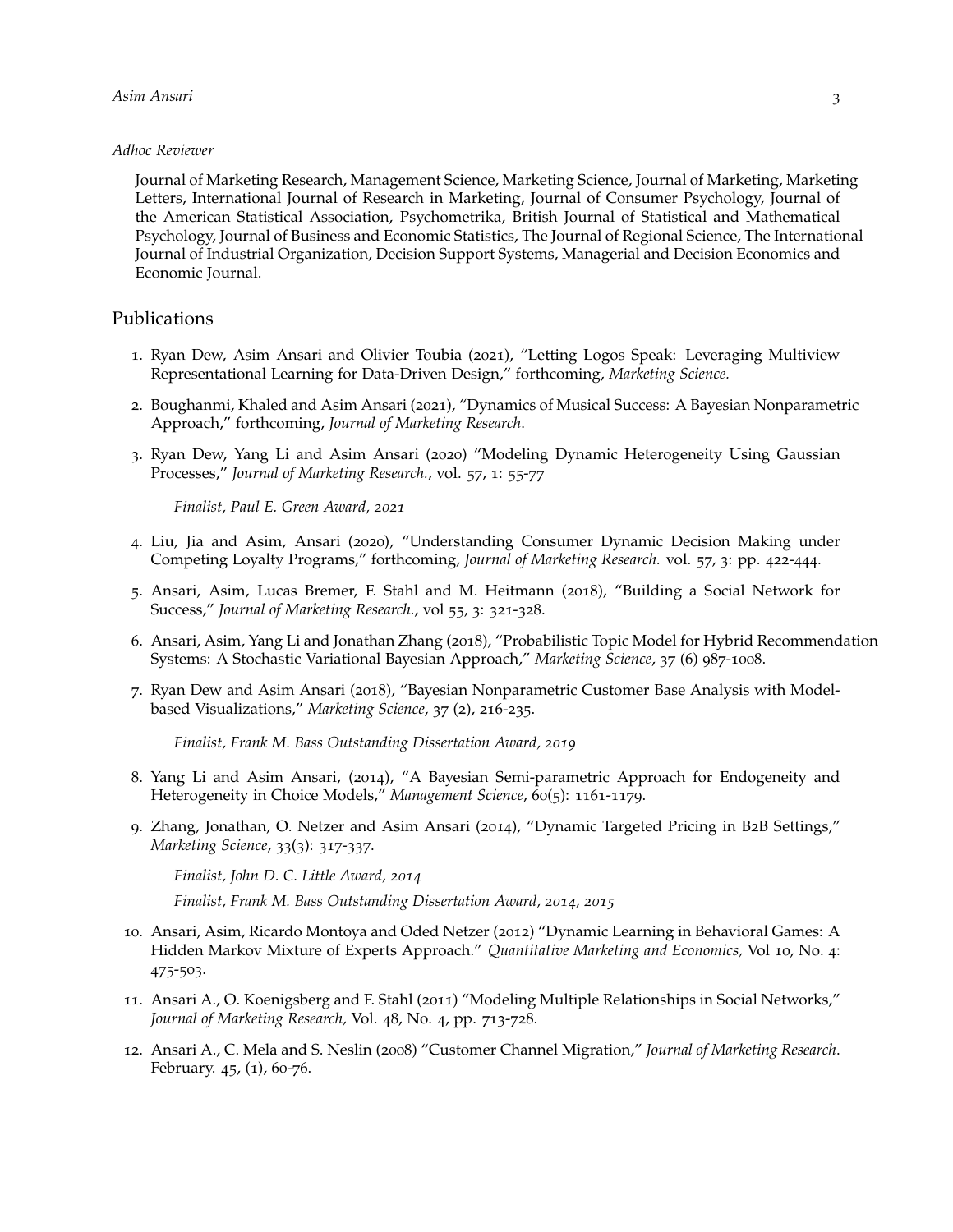*Finalist, Paul E. Green Award, 2008*

13. Iyengar, R., A. Ansari and S. Gupta (2007) "A Model of Consumer Learning for Service Quality and Usage," *Journal of Marketing Research*. 44 (4) 529-544.

*Finalist, William O'Dell Award, 2012*

- 14. Duvvuri, S, A. Ansari and S. Gupta (2007) "Consumer's Price Sensitivities Across Complementary Categories," *Management Science*, Vol. 53 (12), 1933-1945.
- 15. Ansari, A. and R. Iyengar (2006) "Semi-parametric Thurstonian Models for Recurrent Choices: A Bayesian Analysis," *Psychometrika*, 71(4) 631–657.
- 16. Lachaab M., A. Ansari, K. Jedidi and A. Trabelsi (2006) "Modeling Preference Evolution in Discrete Choice Models: A Bayesian State-Space Approach," *Quantitative Marketing and Economics.* (4), 57-81.
- 17. Ansari, A. and C. Mela (2003) "E-Customization", *Journal of Marketing Research*, (May), 131-146.

*Winner, Paul E. Green Award, 2004 Finalist, William O'Dell Award, 2007*

- 18. Iyengar, R., A. Ansari and S. Gupta (2003) "Leveraging Information Across Categories," *Quantitative Marketing and Economics*, Vol. 4, 425-465.
- 19. Andrews, R, A, Ansari, and I. Currim (2002) "Hierarchical Bayes versus finite mixture conjoint analysis models: A comparison of fit, prediction, and part-worth recovery," *Journal of Marketing Research*. (February), 87-98.

*Finalist, Paul E. Green Award, 2002*

- 20. Bucklin, R. E., J. Lattin, A. Ansari, D. Bell, E. Coupey, S. Gupta, J. D.C. Little, C. Mela, A. Montgomery, and J. Steckel (2002), "Choice and the Internet: From Clickstream to Research Stream," *Marketing Letters*, (August), 245-258.
- 21. Ansari, A., K. Jedidi, and L. Dube (2002) "Heterogeneous Factor Analysis Models: A Bayesian Approach," *Psychometrika*, 67, 1, 49-78.
- 22. Jedidi, Kamel and A. Ansari (2001), "Bayesian Structural Equation Models for Multilevel Data," in New Developments and Techniques in Structural Equation Modeling, Ed. George Marcoulides and Randall E. Schumacker, *Laurence Earlbaum Associates*, New Jersey.
- 23. Ansari, A., S. Essegaier and R. Kohli, (2000), "Internet Recommendation Systems," *Journal of Marketing Research*, (August) 363-375.

*Finalist, O'Dell Award, 2005*

- 24. Ansari, A., K. Jedidi and S. Jagpal (2000) "A Hierarchical Bayesian Approach for Modeling Heterogeneity in Structural Equation Models," *Marketing Science*, 328-347.
- 25. Ansari, A. and K. Jedidi, (2000), "Bayesian Factor Analysis for Multilevel Binary Observations," *Psychometrika*, 65, 475-496.
- 26. Manchanda, P., A. Ansari and S. Gupta, (1999), "The Shopping Basket: A Model for Multi-Category Purchase Incidence Decisions," *Marketing Science*, 18, 95-114.

*Finalist, Long-Term Impact Award, INFORMS Society for Marketing Science, 2009*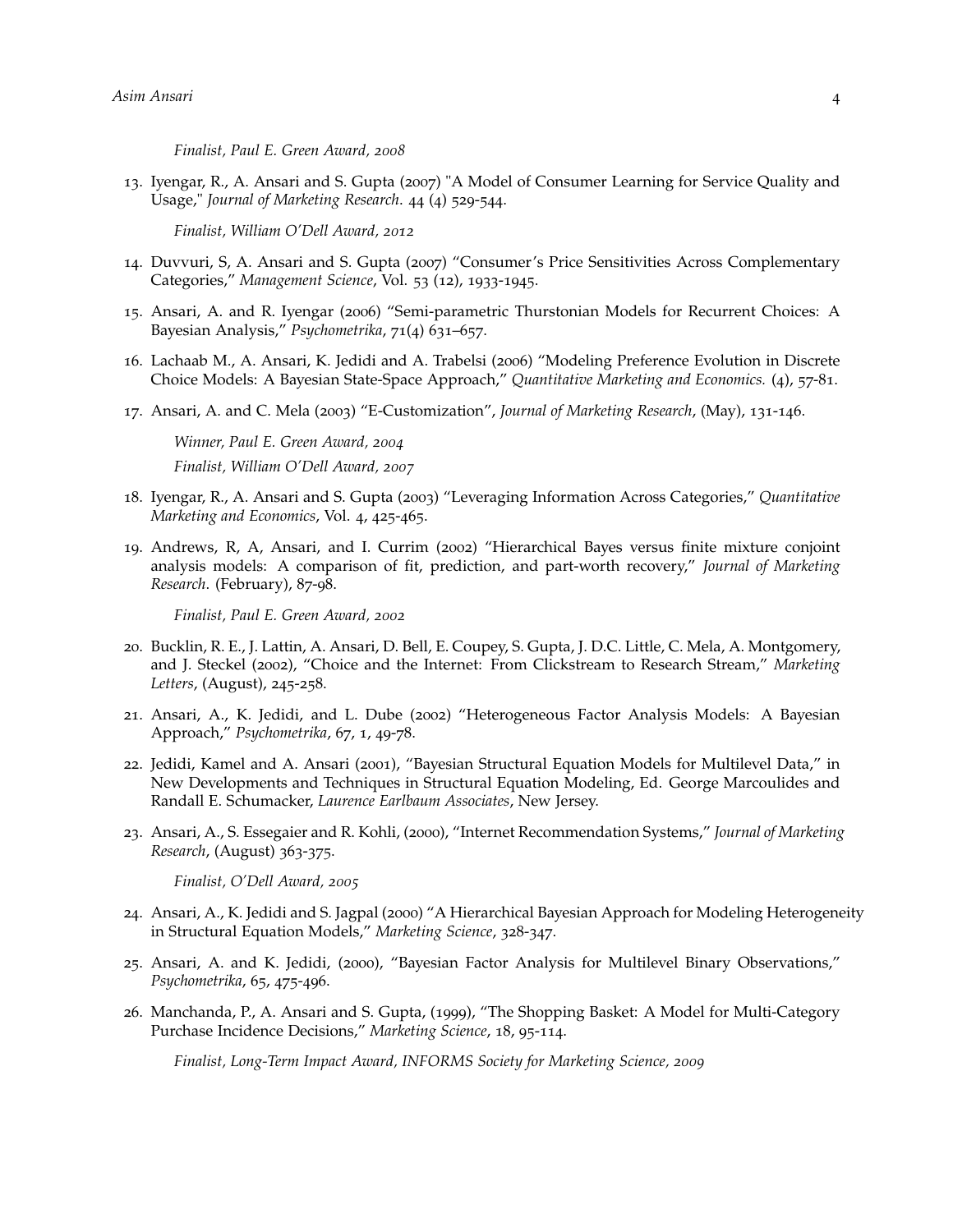- 27. Ansari, A., N. Economides, and J. Steckel (1998) "The Max-Min-Min Principle of Product Differentiation," *Journal of Regional Science*, 38, 199-222.
- 28. DeSarbo, W., A. Ansari, P. Chintagunta, C. Himmelberg, K. Jedidi, R. Johnson, W. Kamakura, P. Lenk, K. Srinivasan, and M. Wedel (1997) "Representing Heterogeneity in Consumer Response Models," *Marketing letters*, 335-348.
- 29. Ansari, A., S. Siddarth, and C. Weinberg (1996) "Pricing a Bundle of Products or Services: The case of Nonprofits," *Journal of Marketing Research*, 86-93.
- 30. Ansari, A., K. Bawa, and A. Ghosh (1995) "A Nested Logit Model for Brand Choice Incorporating Variety Seeking and Marketing Mix Variables," *Marketing Letters*, 199-210.
- 31. Jacoby J., J. Jaccard, I. Currim, A. Kuss, A. Ansari, and T. Troutman (1994) "Tracing the Impact of Information on Higher Order Mental Processes: The Shape of Uncertainty Reduction," *Journal of Consumer Research*, 291-303.
- 32. Ansari, A., N. Economides and A. Ghosh (1994) "Competitive Positioning in Markets with Non-Uniform Preferences," *Marketing Science*, 248-273.

#### Papers under Review

Zemborain, Martin, Gita Johar, Anne Roggeveen and Asim Ansari (2021) "Mutable Preferences: Choice Supportive Distortions in Importance of Product Attributes," under review at *Journal of Consumer Psychology*.

#### Working Papers

Liu Jia, Asim Ansari and Leonard Lee (2020), "The Joint Impact of Revenue-Based Loyalty Program and Promotions on Consumer Purchase Behaviors."

Tkachenko Yegor, Asim Ansari and Olivier Toubia (2020) , "A Deep Learning Approach for Visual Design of Products."

Ansari, A., M. Vanhuele and M. Zemborain, (2010), "Bayesian Multinomial Processing Tree Models."

#### Research in Progress

Modeling Listening Session Dynamics, with Anirban Mukherjee and Khaled Boughanmi

The Effect of Winning the Best New Artist Grammy, with Khaled Boughanmi and Olivier Toubia

Modeling Risk Aversion and Consumer Learning in Non-compensatory Choice Models, with Khaled Boughanmi

Social Network Based Product Recommendation Systems with Martin Schleicher and Oded Netzer

Modeling the Death of Relationships in Online Social Networks.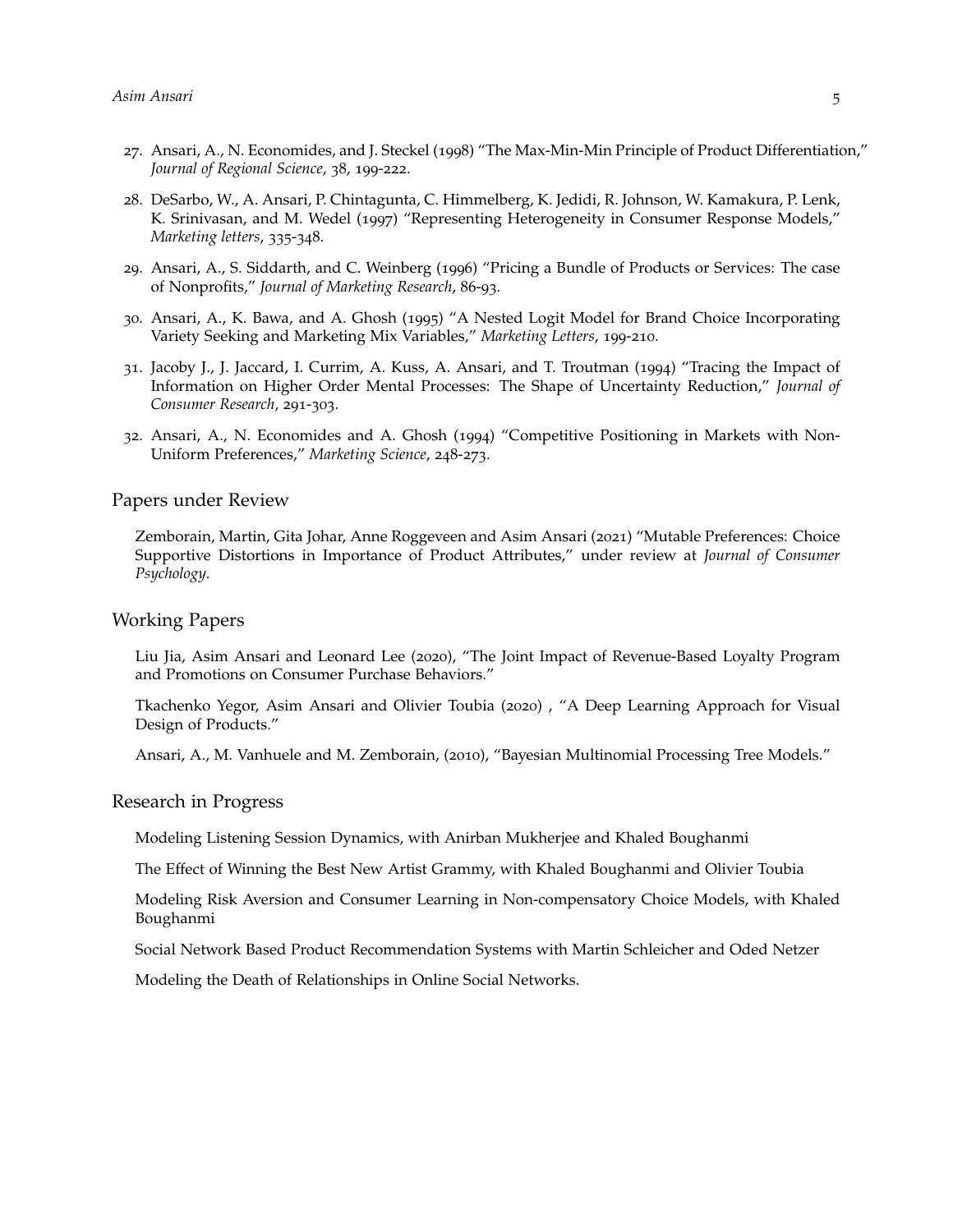#### Presentations

Ansari, A., N. Economides, and A. Ghosh, (1992) "The Defender Model with Non-Uniform Preferences," paper presented at the Marketing Science Conference in London.

Ansari, A., K. Bawa, and A. Ghosh, (1993) "Nested Logit Model for Variety Seeking," paper presented at the Marketing Science Conference in St. Louis.

Ansari, A., and D. Sabavala, (1994) "Competitive Positioning Strategy in the Presence of Asymmetric Product Costs," paper presented at the Marketing Science Conference in Tucson.

Ansari, A., H.V. Johar, and G.V. Johar, (1995) "Cognitive Process Underlying Advertising Design," paper presented at the Marketing Science Conference in Sydney, Australia.

Ansari, A., A. Gupta, and A. Ghosh, (1996) "A Finite Mixture Model for Variety Seeking and Brand Choice," paper presented at the Marketing Science Conference in Gainesville, Florida.

Manchanda, Ansari and Gupta (1997) "The Shopping Basket: A Model for Multi-category Purchase Incidence Decisions," paper presented at the Marketing Science Conference, Berkeley California.

Asim Ansari and Joel Steckel (1997) "Posterior Predictive Model Fitting for Model Adequacy," paper presented at the Marketing Science Conference, Berkeley, California.

Ansari, A., Gupta, S., and Manchanda, P, (1998) "A Cross-Category Model of Brand Choice and purchase Incidence Decisions", paper presented at the INFORMS Marketing Science Conference, Paris.

Ansari A, K. Jedidi and S. Jagpal (1999) "A Hierarchical Bayesian Approach for Modeling Heterogeneity in Structural Equation Models," presented at Marketing Science Conference, Syracuse NY.

Ansari, A., S. Essegaier and R. Kohli, (1999), "Internet Recommendations Systems," presented at the Marketing Science Conference, Syracuse NY.

Ansari A, K. Jedidi and S. Jagpal (1999) "A Hierarchical Bayesian Approach for Modeling Heterogeneity in Structural Equation Models," presented at the Bayesian Conference, Ohio State University.

Ansari, A. and C. Mela (2000) "Targeted Communications in Electronic Media," presented at the INFORMS Marketing Science Conference, UCLA, Los Angeles.

Manchanda, P., A., Ansari and S., Gupta (2000) "Multi-category Brand Effects," presented at the INFORMS Marketing Science Conference, UCLA, Los Angeles.

Ansari A. and Y. Liu, (2000) "A Hierarchical Bayesian Approach for Targeted Direct Marketing," presented at the INFORMS Marketing Science Conference, UCLA, Los Angeles.

Ansari A. and C. Mela, (2000) "E-Customization," presented at the Second Bayesian Applications and Methods in Marketing Conference, Ohio-State-University.

Andrews, R, A, Ansari, and I. Currim (2001) "Approaches for Modeling Heterogeneity in Conjoint Analysis: A Monte Carlo Comparison," presented at the Marketing Science Conference, Mainz Germany.

Deepak, S, A. Ansari and S. Gupta (2002) "Investigating Consumer Price Sensitivities across Categories," presented at the Marketing Science Conference, Alberta Canada.

Iyengar, R, A. Ansari and S. Gupta (2002) "Model for Cross-Selling" presented at the Marketing Science Conference, Alberta, Canada.

Iyengar, R, A. Ansari and S. Gupta (2003) "Leveraging Information across Categories", presented at the Quantitative Marketing and Economics Conference, University of Chicago.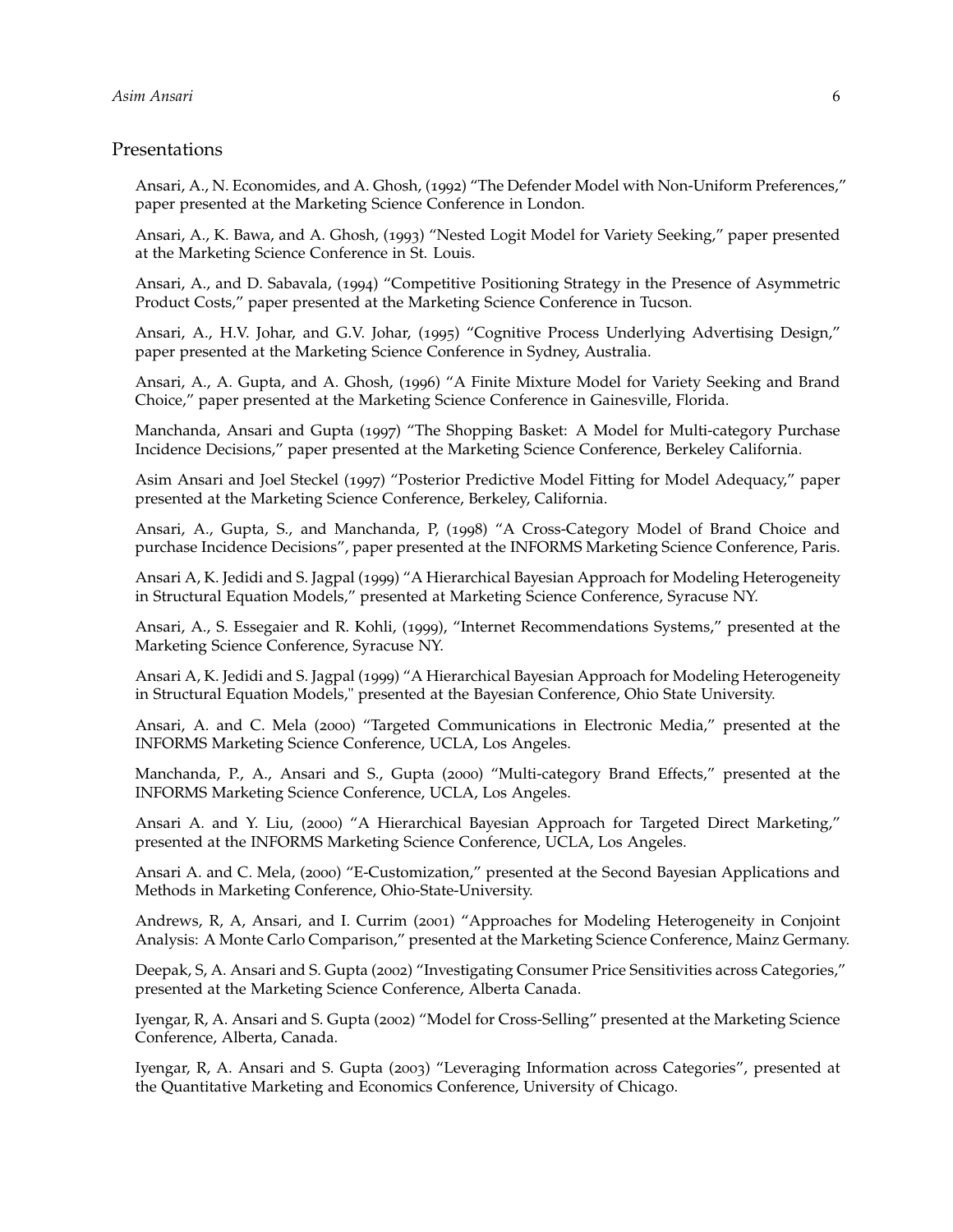Ansari A. and R. Iyengar (2004) "Semiparametric Thurstonian Choice Models," presented at the Marketing Science Conference, Rotterdam, Netherlands.

Ansari A. (2004) "Modeling for Customer Relationship Management," presented at the invitational Choice Conference, Colorado Boulder

Ansari A. (2004) "Measurement and Modeling," presented at the INFORMS Doctoral Consortium, Rotterdam, Netherlands

Iyengar, R., A. Ansari and S. Gupta (2006) "A Model of Consumer Learning for Service Quality and Usage," Marketing Science Conference, Pittsburgh.

Ansari, Zemoborain and Vanhuele (2009) "Multinomial Processing Tree Models," Wharton School of Business, University of Pennsylvania.

Ansari, A., O. Koenigsberg, and F. Stahl (2009) "Modeling Online Connectivity in Social Networks," Social Networking Conference, the Wharton School.

Ansari, A., O. Koenigsberg, and F. Stahl (2009) "Modeling Multiple Relationships in Social Networks," University of Zurich, Switzerland.

Lucas Bremer, A. Ansari, F. Stahl and M. Heitman (2010) "Promotion Strategies in Social Networks," Marketing Science Conference, Germany

Jonathan Zhang, O. Netzer, and A. Ansari (2010) "Dynamic Targeted Pricing in B2B Settings," Marketing Dynamics Conference, Istanbul, Turkey

Lucas Bremer, A. Ansari, F. Stahl and M. Heitman (2011) "Networking for Success," Marketing Science Conference, Atlanta, Georgia

Ansari, Asim, Yang Li and Jonathan Zhang (2014), "Variational Bayesian Inference for Big Data Marketing Models", Marketing Science Conference, Emory University

Ansari, Asim, Yang Li and Jonathan Zhang (2015), "Variational Bayesian Inference for Big Data Marketing Models," ART Forum, AMA

Ansari, Asim, Yang Li and Jonathan Zhang (2016), "Probabilistic Topic Model for Hybrid Recommendation Systems: A Stochastic Variational Bayesian Approach," Marketing Analytics and Big Data Conference, University of Chicago.

Ryan Dew, Yang Li and Asim Ansari (2018) "Dynamic Preference Heterogeneity," University of Washington, Seattle

Ansari, Asim, Yang Li and Jonathan Zhang (2018), "Probabilistic Topic Model for Hybrid Recommendation Systems: A Stochastic Variational Bayesian Approach," Georgetown University.

Boughanmi, Khaled, Asim Ansari and Rajeev Kohli (2019), "Dynamics of Musical Success: A Bayesian Nonparametric Approach," University of Michigan, Ann Arbor

Boughanmi, Khaled, Asim Ansari and Rajeev Kohli (2019), "Dynamics of Musical Success: A Bayesian Nonparametric Approach," Peking University, China.

Outside Activities 2015-2021

Advisor to Correlation-One, 2015-Present

Mentor, CETI Foundation, 2020-Present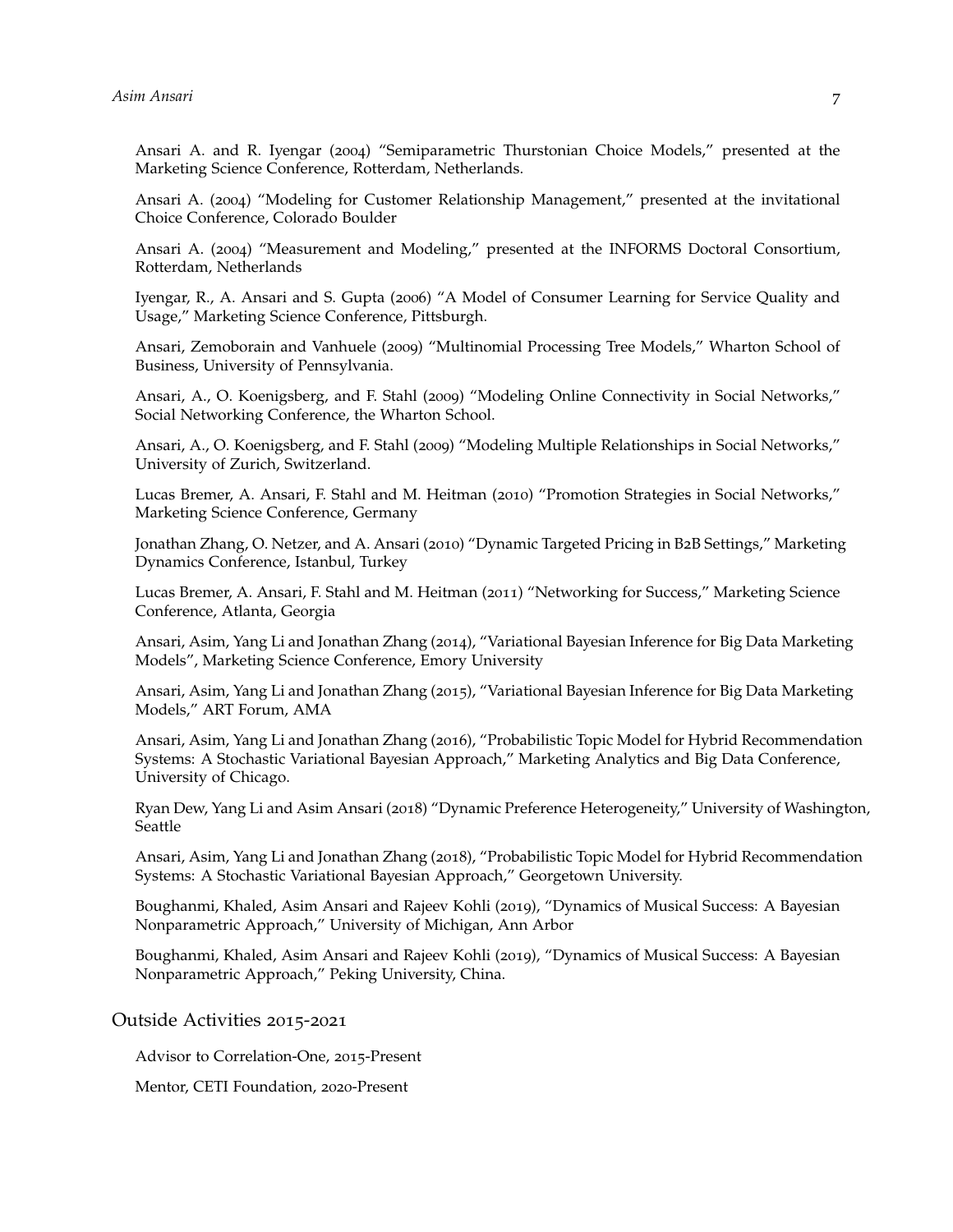## Doctoral Committees

#### *Chair*

Ryan Dew (Wharton Business School) Khaled Boughanmi (Cornell University) Raghuram Iyengar, (Wharton Business School) Jonathan Zhang, (Joined University of Washington, Seattle) Martin Zemborain, (Joined IAE Business School, Argentina) Sri Devi Deepak, (Joined University of Iowa)

#### *Member*

Nicholas Padilla (London Business School) Malek Ben Sliman (Sothebys) Alain Lemaire (UT Austin) Jia Liu-(HKUST and Microsoft Research) Puneet Manchanda, (Chicago Business School & University of Michigan) Ricardo Montoya, (University of Chile) Yang Li (CKGSB, China) Skander Esseghaeir (Joined NYU) Jisang Pack, (ZS Associates) Peter DeMayer, (Singapore Management University) Mohammed Lachaab, Tunisia Christian Pasarica, Columbia University, (Statistics Department) Journi, Kerman, Columbia University, (Statistics Department)

### Invited Talks

Google-WPP Research Grant Competition Conference, Google, New York. ACM Recommendation Systems Conference, New York University, New York. New York Academy of Sciences, Inaugural New York Computer Science and Economics Day Brain to Society Conference for Obesity Research, Montreal Canada First Bayesian Applications and Methods in Marketing Conference, Ohio State University, Second Bayesian Applications and Methods in Marketing Conference, Ohio State University Choice Conference, University of California Berkeley,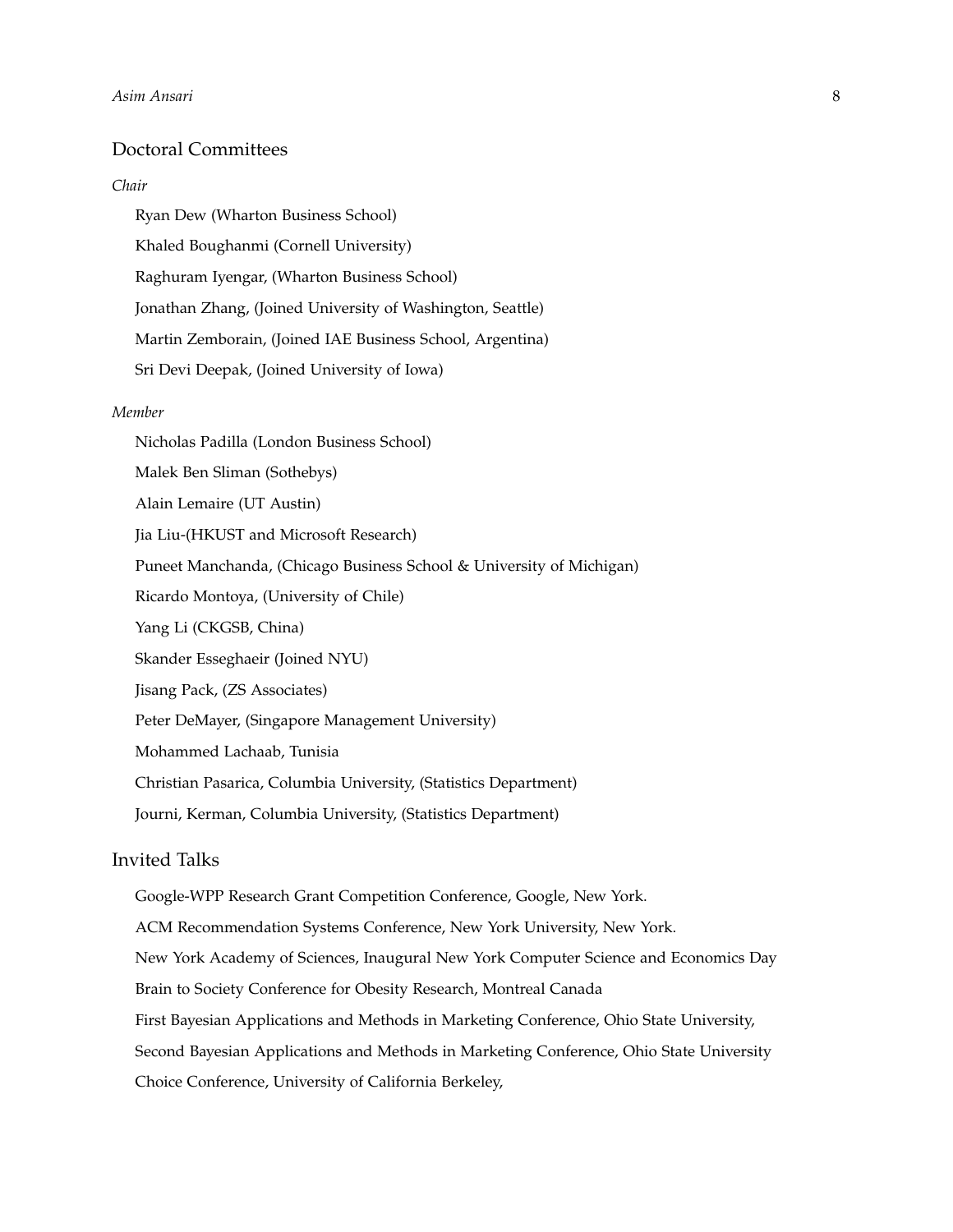Internet Conference, University of Southern California,

Choice Conference, University of Colorado, Boulder

INFORMS Doctoral Consortium, Rotterdam, Singapore, Vancouver and Emory

University of Michigan, Rutgers University, University of Maryland, University of Rochester, University of California, Davis, m Emory University, University of British Columbia, Penn State University, University of Zurich, Wharton School, Yale School of Management, Indiana University School of Business, London Business School, Choice Conference, Cornell University, New York University, University of Toronto, Tuck School of Business, Dartmouth College, Stanford University, University of Chicago, Duke University, University of Washington, Purdue University

# Teaching Interests

Pricing Strategy, Marketing MBA/EMBA Core, Empirical Models, Bayesian modeling, Marketing Analytics.

#### Courses Taught

Marketing Analytics (MOOC) on EdX

Pricing Strategy (MBA and EMBA)

Marketing Programs, (Core) MBA and EMBA

Marketing Strategy, (Core) MBA

Customer Relationship Management, MBA

Product Management, MBA

Marketing Models, MS and PhD

Bayesian Modeling in Marketing, PhD

## Professional Memberships

The New York Academy of Sciences, INFORMS, and the American Marketing Association

### Recent Committees and Service

#### *School Wide Committees*

Senior Recruiting Committee, 2017-2019

Member, Culture Committee, 2016-2018

Promotions and Tenure Committee 2013-2016

Chair of the Research Computing Committee, 2010-2014